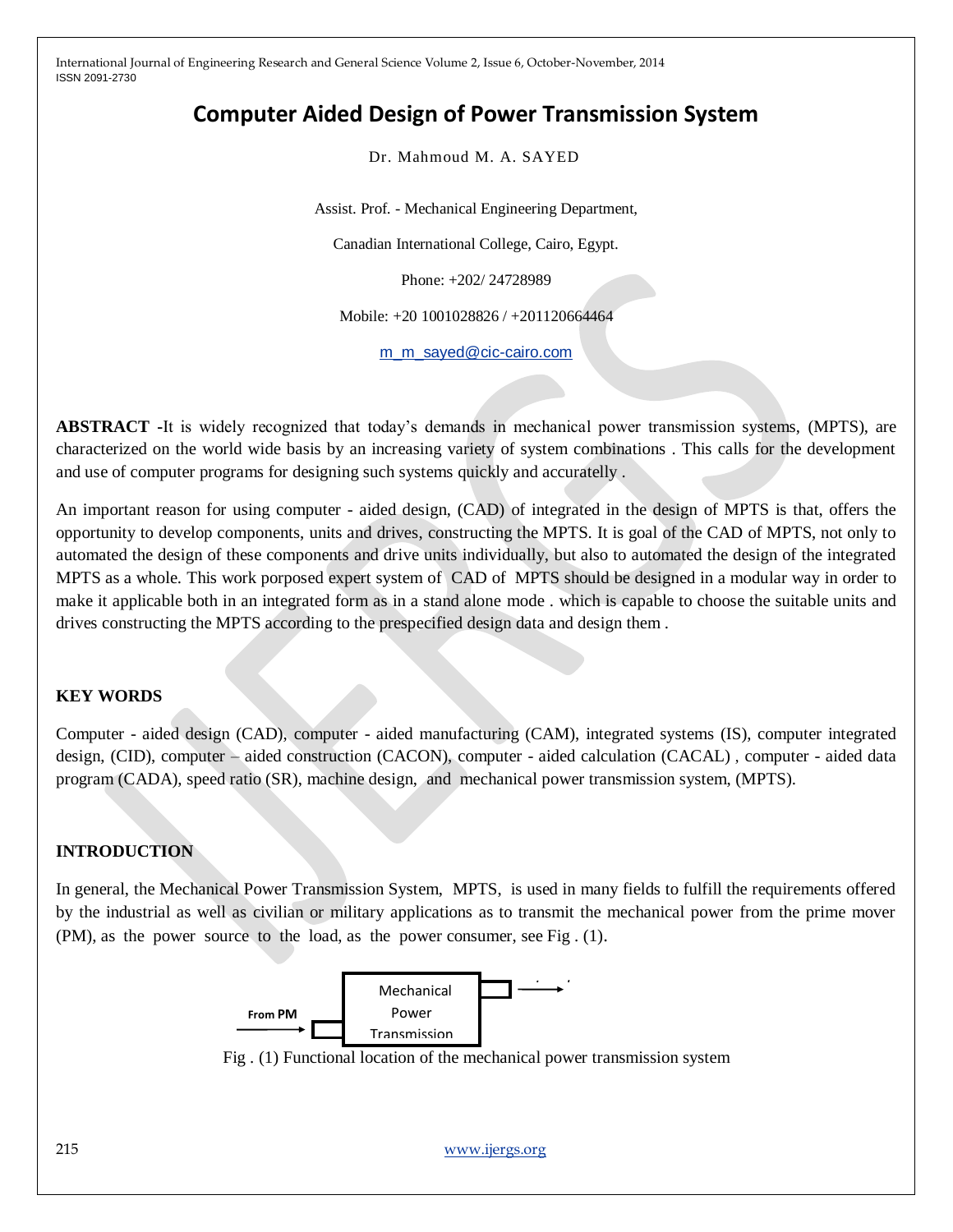The mechanical power transmission system may be a single unit; Belt, Chain, Gear Drive, or as a combination from these different types of drives and others . Gears are the essential components in the general area of power transmission in spite of using Belts, Chains or sometimes Couplings to transmit the power according to the prespecified design data, namely the center distance, the speed ratio and the angle between the input and output shafts . One should carefully evaluate the merits and disadvantages of gear drives as compared to belt and chain drives before incorporating either into a mechanical power transmission system .

Design work is a process of translating the original description of yet non - existing equipment into a form defining how this can be built. The design process involving man - machine interaction is referred to as Computer - Aided Design. CAD/CAM has been uitilized in engineering practice in many ways including drafting, design, simulation, analysis and manufacturig [1]. Generally, CAD is the use of the computer to do the following jobs :

- Designing of machine and structural elements,

- Optimizing the design and modifying it in a relatively very small time with an easy way, and

- Modeling and simulation of a system.

For many people, the words " Computer - Aided Design " confuse up an image of an engineer sitting at a graphic display terminal creating and analyzing the physical behaviour of new designs, or performing their corresponding calculations, while this is certainly an important or even indespensible application, this type of activity represents a relatively small fraction of all computer related work in mechanical design and in fact does little to impact the most critical problem facing most designers; namely the synthesis, analysis, construction and design of the MPTS feeding multi - loads with mechanical power from a PM. It has been asserted that engineering systems may be modeled as modular subsystems with identifiable inputs and outputs to be interconnected in network fashion. Mathematical concepts of this type are studied as graph - theory . It is not surprising therefore, to see substantial use of graph - theoretical concepts as computer aided design of integrated systems, CAD of IS, and it seems natural to use graph - theoretical concepts as basis for understanding the data structure of any MPTS. It is the goal of the CAD of MPTS not only to automate the design of these components and drive units individually, but also to automate the design of the integrated MPTS.

This system should not only enable the user to solve special design problems, but also include data and algorithms necessary for different purposes . CAD of MPTS should, therefore, be designed in a modular way in order to make it applicable both in an integrated form as in a stand alone mode .

For this reason, a CAD program has been developed as an expert system, ES. The developed expert system to design mechanical power transmission systems is capable to choose the suitable units or drives, which are necessary to be used in a mechanical power transmission system according to the prespecified design data, namely the power to be transmitted, single, or multi speed ratios, center distance and the angle between the input and output shafts in the drive, see Fig. (2). Also, the presented expert system solves the design problem of gear boxes through power - pathes, speed stage analysis and finally through geometrical analysis and check calculations for tooth root and surface strength against bending and wear failure respectively for each gear stage in the gear box under investigation .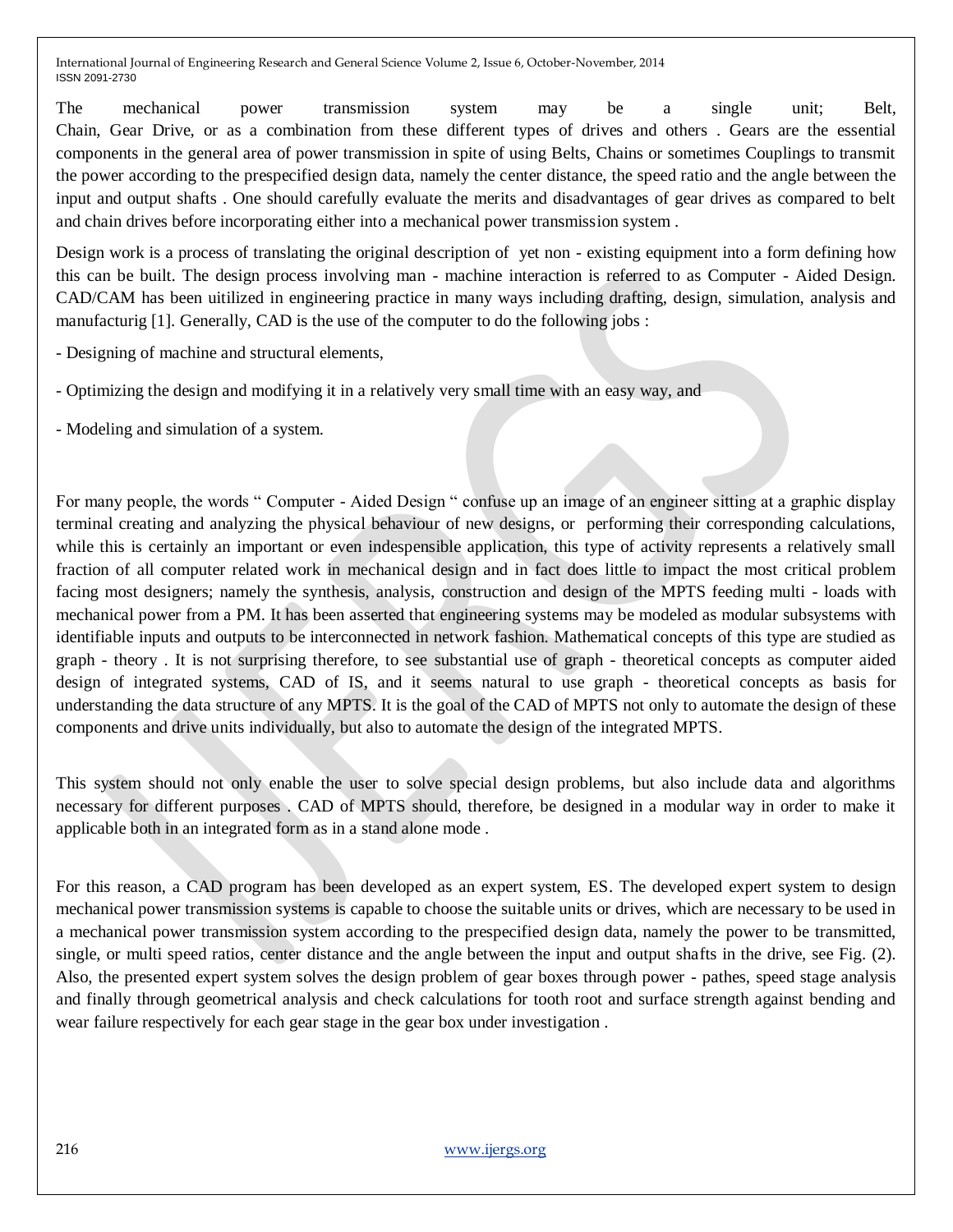

Fig . (2) An Expert System for Design of Mechanical Power Transmission System ES-D-MPTS

## **AUTOMATION OF THE DESIGN PROCESS**

An important reason for using CAD of multi - loads MPTS is that it offers the opportunity to develop the components, units, and drives necessary for this respective MPTS . In the conventional design of such transmission systems, the synthesis and analysis as well as the MPTS construction were carried out by the designer . And as we know, this was both time consuming and involved duplication of effort by design personnel . The most effective way to improve the synthesis, analysis, construction and design of the suitable components particularly for the multi - loads MPTS is to completely eliminate the interactive component-selection from the CAD of the multi - loads MPTS by selecting these components suitably and entirely by the computer using an overall program aimed at atomizing the requisition cycle of the multi loads MPTS. The maximum benefit of CAD of multi - loads MPTS is only possible by an integration of the synthesis,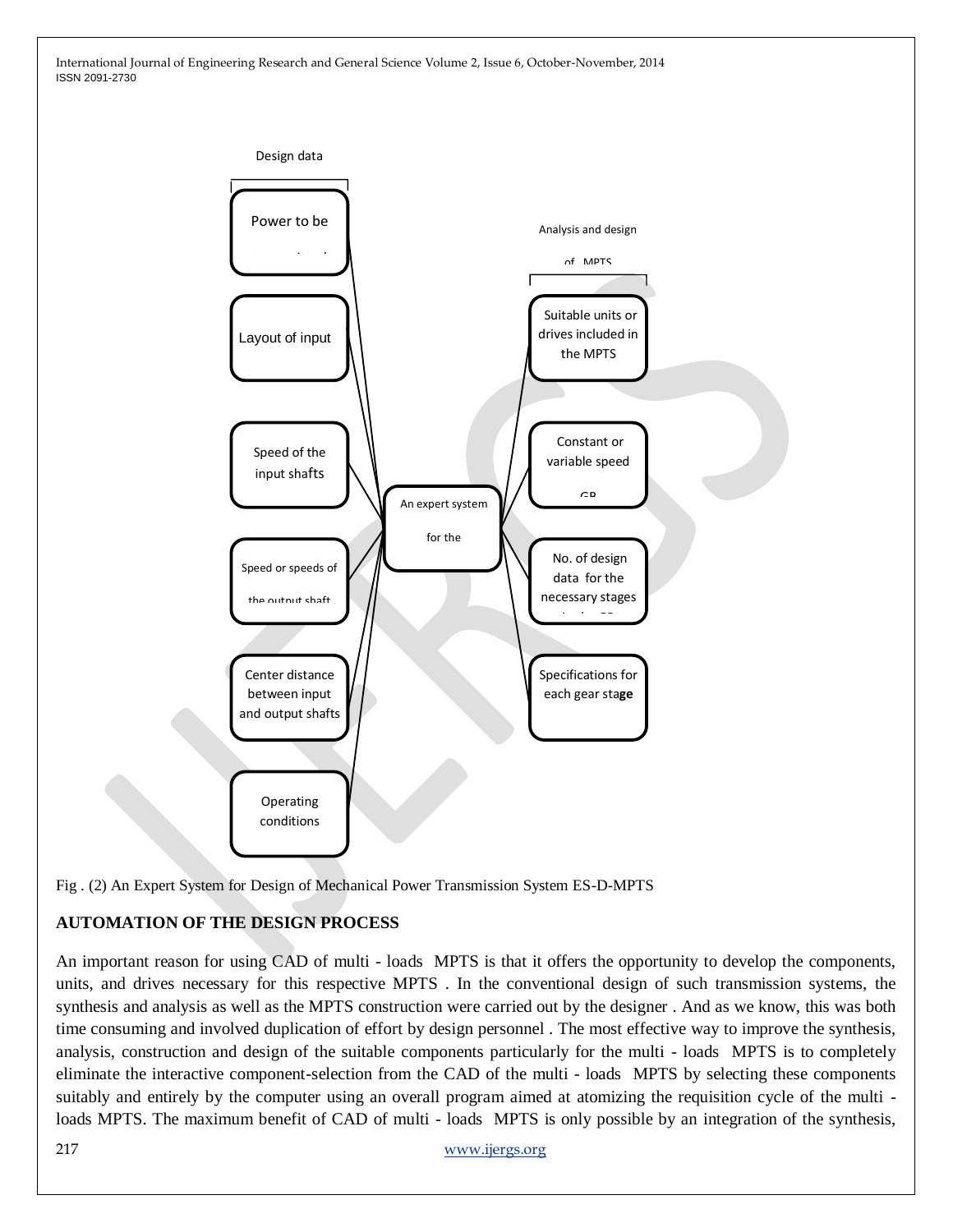analysis, construction and design of the suitable components necessary for this MPTS . This work presents a methodology for automatically performing the complete design process for multi - loads MPTS from the loads data Matrix, which can select, construct and design the suitable mechanical components in this MPTS satisfying both loads layout and speed requirements without any human intervention . Computer Integrated Design, CID, systems have emerged as a means of upgrading the complete design process; synthesis, analysis, construction and design calculations, to assist the design personnel to improve the overall design process . CACON / CACAL implies an integrated process where the computer technology is incorporated in the construction and design of multi - loads MPTS .

The system should not only enable the user to solve special design, but also include data and algorithms for different purposes . CAD of IS should therefore be designed in a modular way in order to make it applicable both in an integrated form as in a stand alone one . Any component should be programmed as an independent unit and used whenever it is required . In an integrated CAD system, direct links are established between the different components and drive units constructing the transmission system as well as between the different design phases . It is the goal of CAD of IS not only to automate the design of the components and drive units individually, but also to automate the design of the integrated system as a whole .

Expert systems are software abilities used to display the modules-modular subsystems with identifiable inputs and outputs-interconnected in a network fashion describing the engineering system. MPTS, by virtue of such nature, are good candidates for Expert System applications . An Expert System combines the designer experience-gained in selection and design of MPTS, with the computer facilities (speed ) memory and computational ability, which reduces the required skill, improves the overall efficiency as compared to manual or even semi-automated design process, eliminate the duplication of data and save a great effort and cost.

## **DESCRIPTION OF COMPUTER PROGRAM**

The strategy for automated design of MPTS, or Computer Integrated Design CID systems, illustrated in Fig . (3), shows the following three systems :

- -The first system is a computer aided construction, CACON, which is aimed at developing subprograms for the selection of the mechanical components in the MPTS,
- -The intermediate system is a computer aided data program, CADA, which proposes a technique aimed to fill the gap between the foregoing CACON and the next CACAL .
- -The last system is a computer aided calculation system, CACAL, which proposes a technique aimed at providing computed aided calculation sequence planning applied to the components in the MPTS, which reduces the skill, hence improves the overall efficiency as compared to the human activity .

Such selection procedure is repeated if multi-loads are to be fed with power from a prime mover, using the same setup . This work is incorporated within a computer program .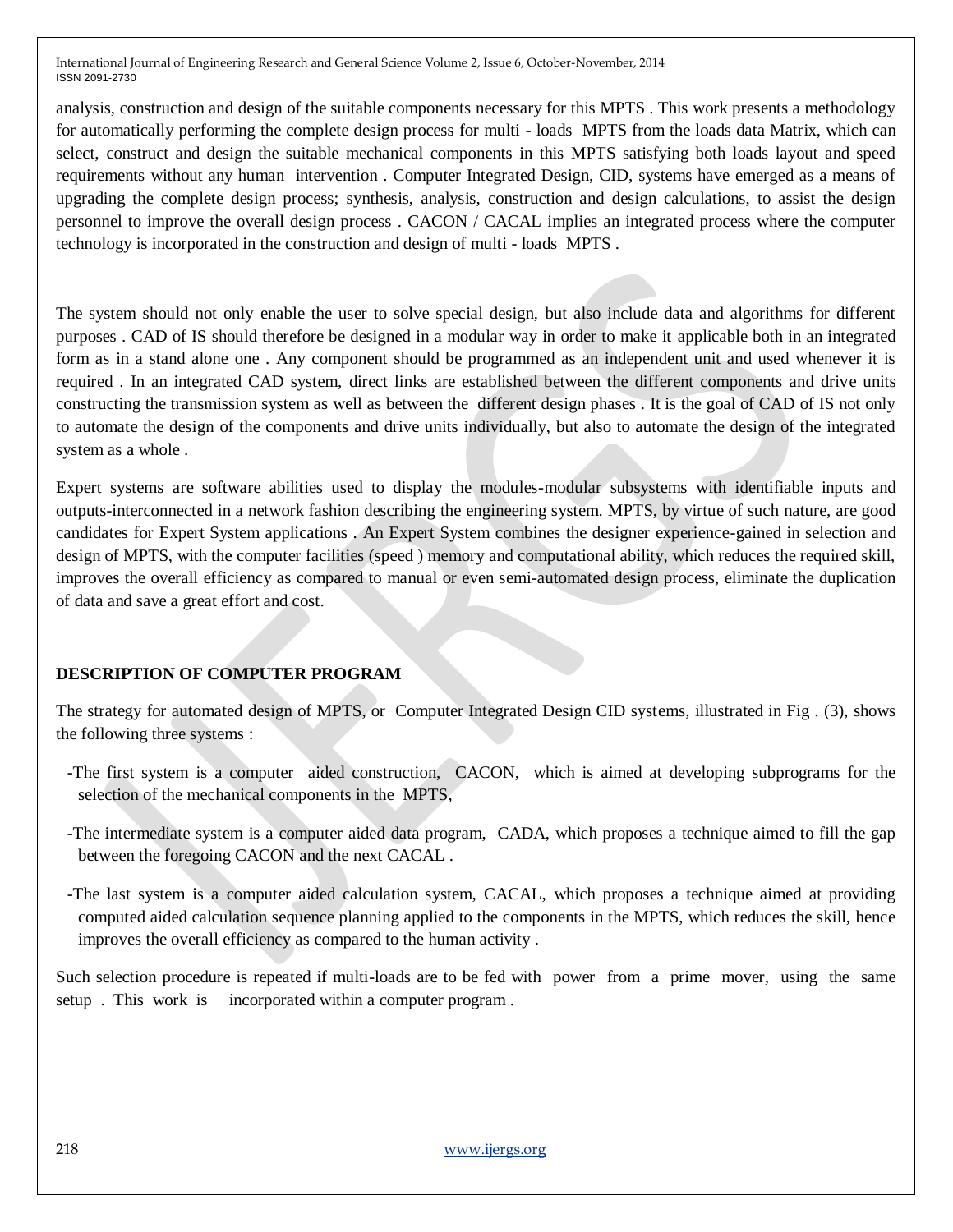

Fig . (3) Computer Integrated Design, CID, systems for MPTS

## **CASE STUDY**

Based on the input data given for MPTS, output speeds 500, 200, 20, rpm and 3000 rpm as an input one, as shown in table 1 .

Table 1. Iutput data

| Center distance<br>m) | Angle between<br>input & output shafts | Number of out put speed |
|-----------------------|----------------------------------------|-------------------------|
|                       |                                        |                         |

The speed ratio for the power pathes, SR(J) and these for the gear stages in each path U(I,J) as well as the input speed for each stage are displayed in table 2..

Table 2. Output data from the program

| Pathes, J       |             |      | 2    |      |
|-----------------|-------------|------|------|------|
| Speed ratio, SR |             | 6    | 15   | 150  |
| Stage $No.=1$   | Speed ratio | 6    | 4.9  | 4.9  |
|                 | Max. Speed  | 3000 | 3000 | 3000 |

219 [www.ijergs.org](http://www.ijergs.org/)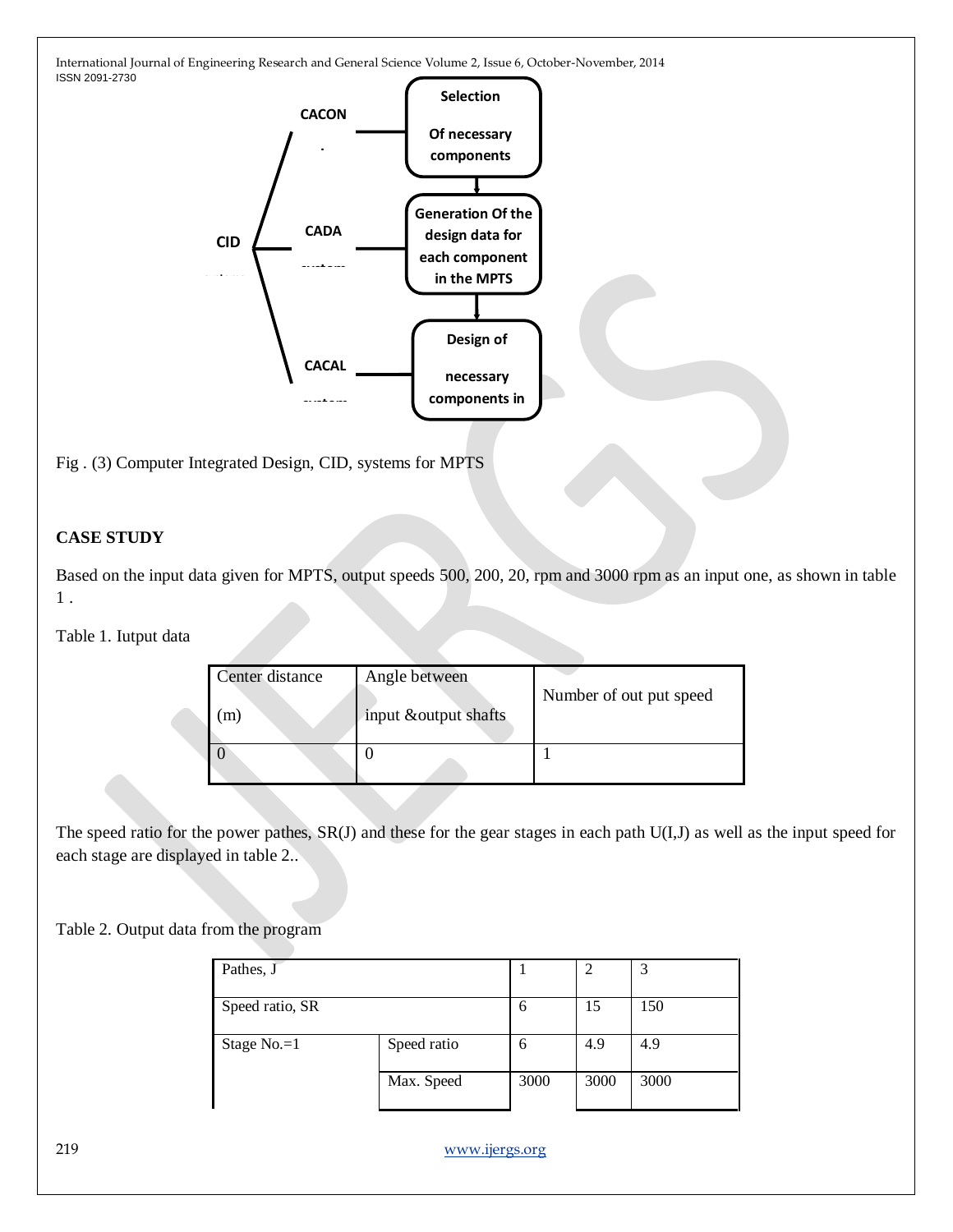| Stage $No.=2$ | Speed ratio | 3.06  | 7.5    |
|---------------|-------------|-------|--------|
|               | Max. Speed  | 612.2 | 612.24 |
| Stage No.=3   | Speed ratio |       | 4.08   |
|               | Max. Speed  |       | 81.6   |

## **CONCLUSIONS**

An important reason for using CAD of integrated systems in the design of MPTS is that, it offers the opportunity to develop components, units and drives etc. constructing the MPTS . It is the goal of the CAD of MPTS, not only to automate the design of these components and drive units individually, but also to automate the design of the integrated MPTS as a whole . CAD of MPTS should, therefore, be designed in a modular way in order to make it applicable both in an integrated form as in a stand alone mode . For this reason, a CAD program has been developed as an Expert system, which is capable to choose the suitable units and drives constructing the MPTS according to the prespecified design data as well as to design them .

The structure of the problem under investigation; the design of the MPTS feeding multi-loads with mechanical power from a prime mover, could be now thought to be formulated and then treated in 3-dimensions :

- -One dimension would contain the necessary components, units and drives constructing the MPTS for a certain load arranged in the power flow direction.
- -2nd dimension is introduced to spread those for the rest of the loads fed from the same prime mover.
- -The 3rd dimension would be dealing with the depth of the design process to include the synthesis, analysis and construction as well as the calculations as applied to the multi-loads MPTS as a whole.

This work presents a methodology for automatically performing the complete design process for multi-loads MPTS, which can select, construct and design the suitable mechanical components in the MPTS satisfying both load layout and speed requirements without any human intervention . Computer Integrated Design, CID, systems have emerged as a means of upgrading the complete design process; synthesis, analysis, construction and design calculations . CACON/CACAL implies an integrated process, where the computer technology is incorporated in the construction and calculations of multi-loads MPTS.

The strategy for automated design of MPTS or computer Integrated Design, CID, systems contains 3-system as :

- -The 1st system is a computer aided construction, CACON, which is aimed at developing two subprograms for the selection of the mechanical components in the MPTS,
- -The intermediate system is a computer aided data program, CADA, which proposes a technique aimed to fill the gap between the foregoing CACON system and the next CACAL one .